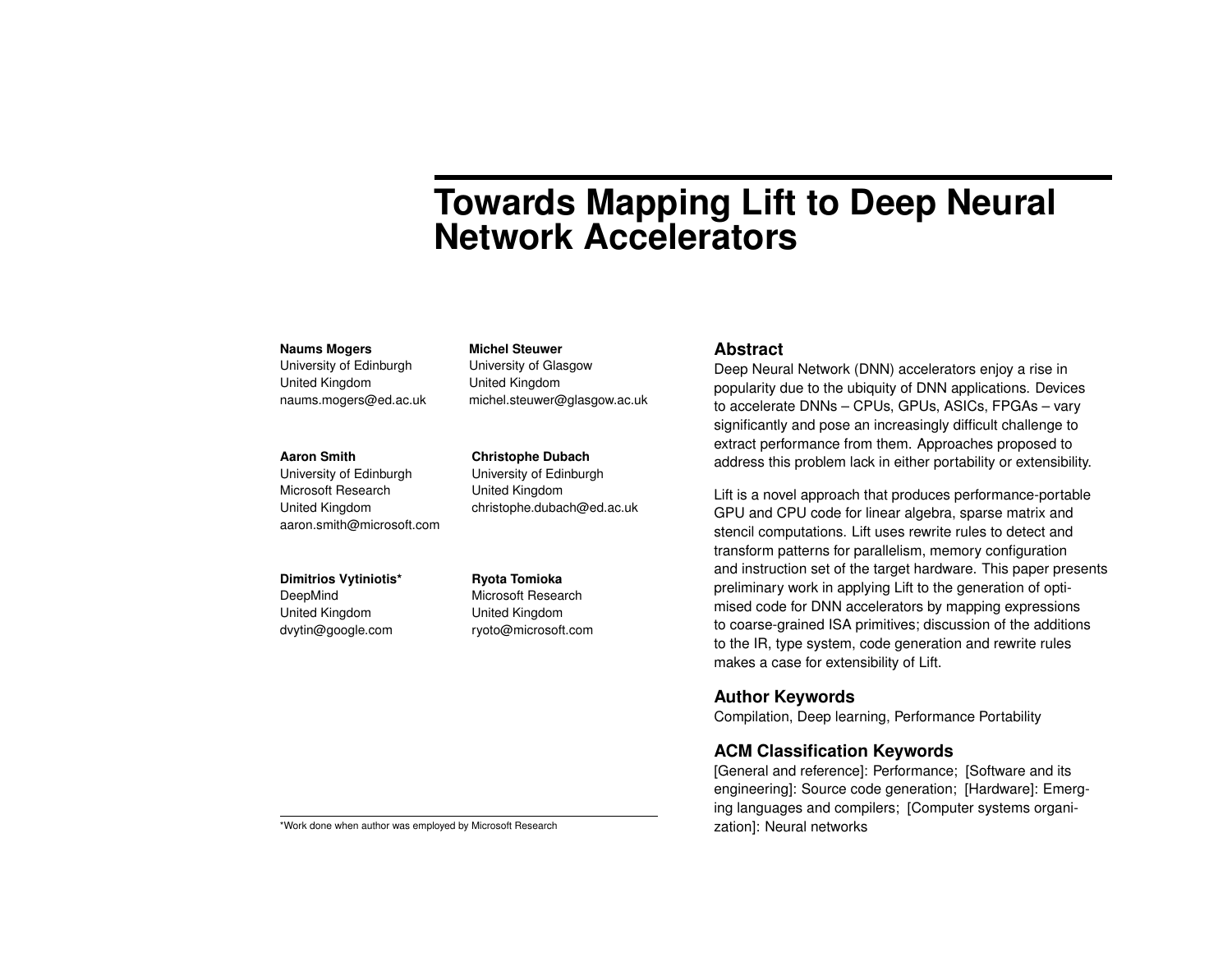## **1 INTRODUCTION**

Deep Neural Networks (DNNs) are compute-intensive and benefit from specialised accelerators. Approaches to hardware acceleration vary from repurposing Graphics Processing Units (GPUs) to designing new Application-Specific Integrated Circuits (ASICs) and synthesising new architectures on Field-Programmable Gate Array (FPGA) devices. GPUs are a good fit for DNN computations due to the abundance of floating-point units and large memory, that are required for training and inference in DNNs; they are economically affordable for research, small-scale production and offline mobile computations of DNNs.

ASICs can provide the best performance for DNNs since they can be tuned for optimal fit in silicon. However, design and production costs coupled with ever-changing computational demands of rapidly evolving DNNs make ASICs prerogative of big industry players. Examples of DNN ASICs include the Tensor Processing Units (TPUs) [\[6\]](#page-6-0), Huawei Da Vinci architecture [\[9\]](#page-6-1), the DianNao family [\[3\]](#page-6-2) and Movidius Myriad [\[5\]](#page-6-3).

FPGAs are a compromise between GPUs and ASICs in that they allow a great deal of customisability without the need to bear costs of redesigning silicon. Notable examples are Microsoft project BrainWave [\[2\]](#page-6-4), work by Qiu et al. [\[10\]](#page-6-5), Suda et al. [\[14\]](#page-7-0) and Lu et al. [\[7\]](#page-6-6).

The difficulty with all these platforms is in producing efficient code that makes optimal use of hardware resources. Detecting opportunities to use built-in optimised primitives is not trivial in itself; so is mapping computations onto hardware in a way that utilises available memory and computational units in an efficient way. Each platform requires an unique combination of optimisations and extensive domain knowledge which makes it costly to produce efficient implementations across multiple devices.

This paper discusses preliminary work towards extending performance portability to hardware accelerators for DNNs with Lift [\[12\]](#page-6-7). The functional data-parallel Lift language abstracts algorithms from implementation while capturing useful algorithmic information; this information is leveraged by the compiler for expression transformation using rewrite rules. The rules are used to explore parallel and memory mappings, as well as to detect opportunities to use platform-specific optimised primitives. Lift was shown to generate efficient OpenCL code for NVIDIA, AMD and ARM Mali GPUs [\[4\]](#page-6-8), and Intel CPUs [\[12\]](#page-6-7) for various applications. The work presented in this paper discusses how the Lift compiler is extended to detect patterns that are frequent in DNN implementations and exploit platform-specific built-in primitives to accelerate the computation.

This paper offers insights into how rewrite rules can be used to detect and rewrite combinations of generic primitives into coarse-grained operations supported by the accelerator. The functional programming paradigm makes it easy to reason about the algorithm both in terms of detecting useful patterns and exploring parallelisation mappings. Rewriting rules are reused across different platforms and are extendable to support new platforms and optimisations. This preliminary work shows Lift could be extended with new primitives, types, rewrite rules and code generation stages to support DNN accelerators.

## **2 BACKGROUND**

DNN accelerators based on both ASICs and FPGAs – BrainWave, TPU, DianNao, Movidius – all rely on matrix multiplication units to accelerate DNNs since the most compute-intensive tasks – weighing input data in layers – can be implemented as homogeneous blocks of GEMV operations. Making use of these units requires carefully designing the code for maximum unit occupation; combined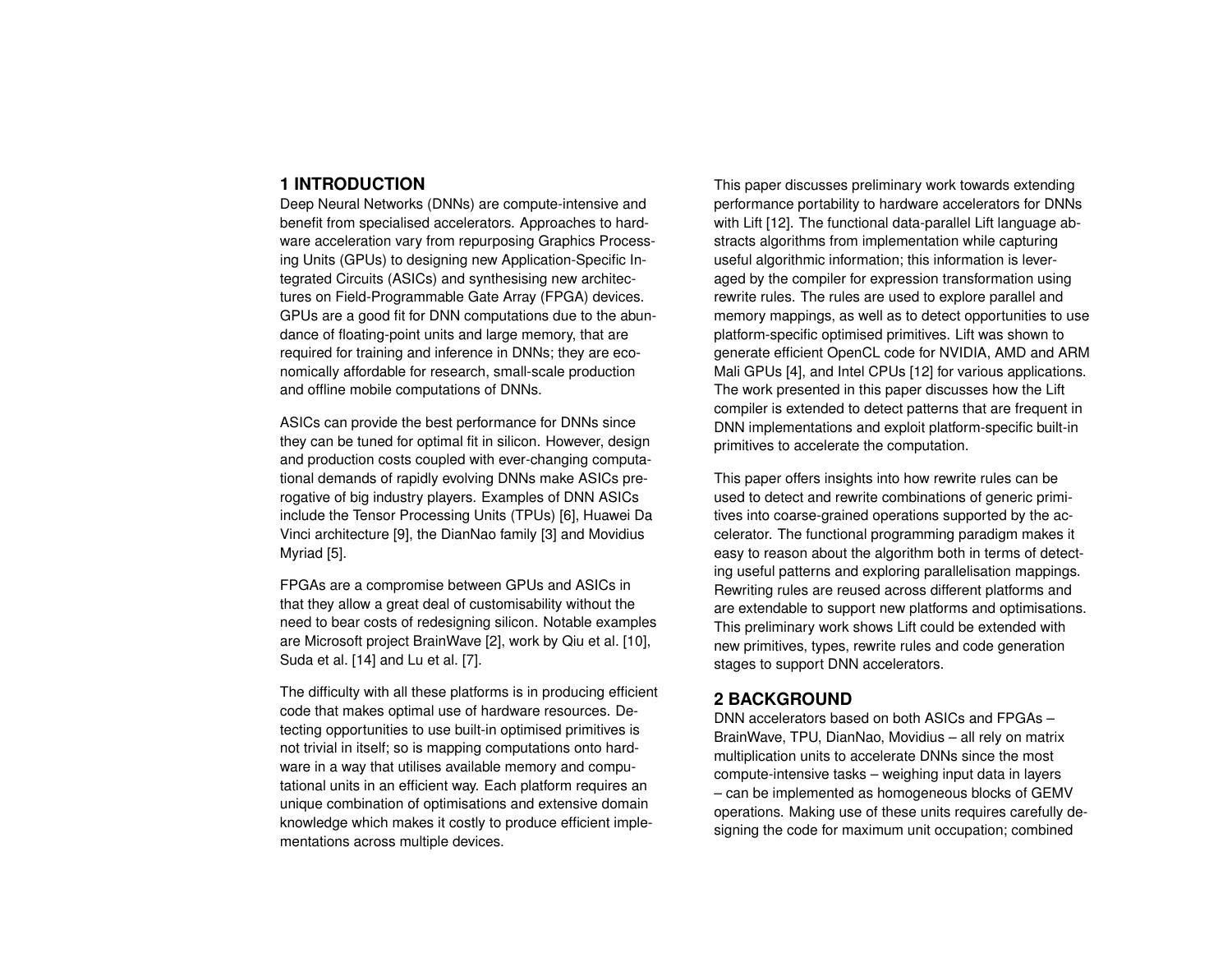with other optimisations such as tiling and memory access coalescing, the problem of detecting GEMV patterns becomes non-trivial. Even more difficult is this task when the hardware details are subject to change as is the case with FPGA-based BrainWave devices, which permit tweaking synthesised architecture.

Lift produces efficient OpenCL code using tiling, loop transformations, data layout and location optimisation, memory access number reduction [\[13\]](#page-7-1). Building on that, we discuss an extension to the Lift Intermediate Representation (IR) to allow detection of course-grained operations such as GEMV.

## **3 LIFT IR FOR DNNS**

#### **3.1 Data types**

Lift DNN IR operates on the following types: Int, Floats of various bit-width and arrays. **Int** is used for literals. **Float8**, **Float16** and **Float32** types express the varying precision levels employed by DNN accelerators to reduce the amount of memory when possible. **Arrays** are used for storing vectors and matrices. The decision of whether an array is a vector or a matrix is made using array dimensionality and its memory type, which is embedded in its address space and reflects separation of memory banks in hardware.

The type checker traverses the expression to infer and check the types, which includes validating the requirements on memory types and array dimensionality imposed by parameter types and primitives.

#### **3.2 Address spaces**

Lift represents the hardware memory types by associating data with address spaces. For OpenCL, Lift uses *GlobalMemory*, *LocalMemory* and *PrivateMemory*. For DNN

accelerators, we generalised these to *DRAMMemory*, *Chip-Memory*, *LiteralMemory*, *InputMemory* and *OutputMemory*.

**LiteralMemory** is associated with all data that is not materialised in memory such as literals and expressions.

**ChipMemory** and **DRAMMemory** address spaces require specifying memory type as VectorMemType or MatrixMemType.

# **3.3 Lift primitives for DNNs**

Lift primitives are used to specify memory access patterns, arithmetic operations and address space transfers. The primitives used for expressing DNNs include:

- **Map**, **Slide**, **Reduce**, **Zip**, **Join** and **Split** these generic patterns are discussed in detail in [\[12\]](#page-6-7).
- **toChip** moves data from the input memory or DRAM into the on-chip memory; **toDRAM** moves data from the on-chip to DRAM memory; **toOutput** writes from the on-chip to output memory.
- Arithmetic operators that are used for neuron activation in DNNs: **Add**, **Sub**, **Mul**, **Div**, **Neg**, **Mod**, **Tanh**, **ReLU**, **Sigm** and **Max**. Depending on argument types, some of these primitives generate one of several platform-specific commands; for example, Mul generates either IntMul, VVMul or MVMul.

# **4 CODE GENERATION**

The code generation starts with searching for patterns that can be expressed using platform-specific coarse-grained primitives. The transformed expression is type-checked again; then, the Lift compiler performs a series of passes on the expression to infer information on address spaces,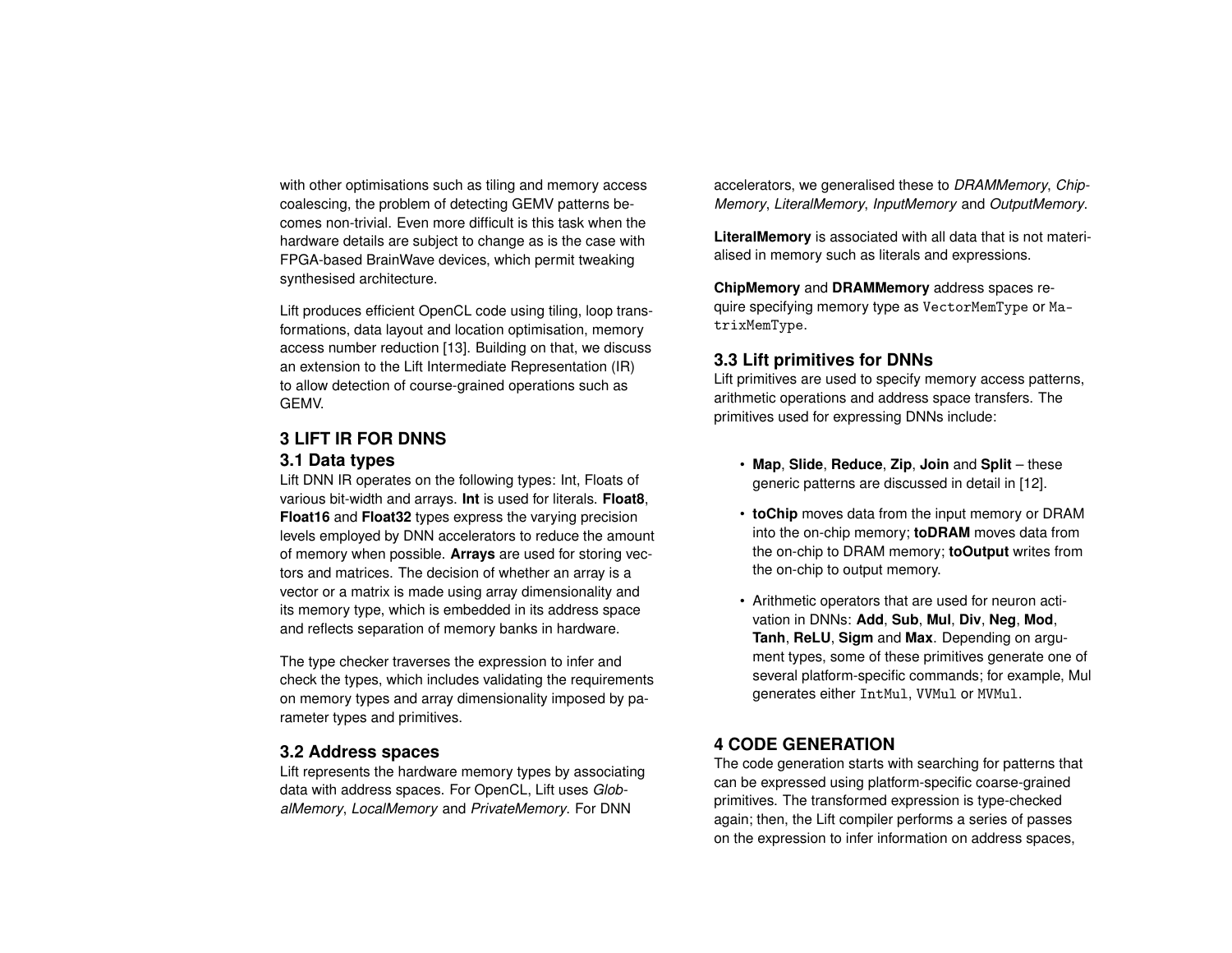loop counter ranges and memory allocation. The compiler also traverses the expression Abstract Syntax Tree (AST) to build *Views* – data structures representing the memory access patterns for reading the input data and writing the output data at each AST nodes. Finally, the gathered information is used to build a platform-specific AST. The code generation process is discussed in more detail below.

During **address space inference**, the compiler assigns address spaces to subexpressions based on explicit memory transfers (toChip, toDRAM or toOutput), parameter types and arithmetic operators. This work extends the address space system to generalise over platform-specific memory spaces and introduces the concept of memory types for platforms that separate vector and matrix memory banks imposing restrictions on valid operations.

The **memory allocation** pass traverses the expression and infers the subexpression result memory based on primitives and data types and address spaces of their arguments. The allocated memory is either materialised as a buffer or used in code generation to access generated subexpressions for nesting.

For example, in an expression such as ReLU(Head( Transpose( $Id(X)$ ))), we allocate memory for each primitive, but only materialise that of  $Id()$ , which is an identity function that forces materialisation of its arguments. The *view* of Relu() argument looks like ViewHead( ViewTranspose(mem123)), where mem123 is the memory of Id(). The address space of Relu() itself is LiteralMemory, so instead of materialising the generated expression will be saved for later using its memory as reference.

During **View building**, each subexpression is associated with input and output views for reading and writing into

#### <span id="page-3-0"></span>/ / mapFusion :  $Map(f)(Map(g)) \mapsto Map(f(g))$

#### / / mapFissionWithZipOutside :

 $Map(fun(x => ... (f(Get(x, i)))))(Zip(..., y, ...) ) \mapsto$  $Map(fun ( z =& , ... (Get(z, i)))(Zip (... , Map(f)(y), ...))$ 

#### // vectoriseMapZip:

Map(fun ( $y =$   $\frac{1}{s} \int_{abstract} (Get(y, 0), ..., Get(y, n)))$ )  $\mathsf{Zip}\left( \mathsf{X0}_{1}, \ldots, \mathsf{Xn} \right) \rightarrow f_{vectorised}(\mathsf{X0}_{1}, \ldots, \mathsf{Xn})$ 

**Listing 1:** Examples of generic rewrite rules: map fusion joins maps, map fission splits Maps while taking care of preceding Zips, vectorisation removes Maps from outside the primitives that accept argument types on both sides of the rewrite rule

memory. Input views depend on nested expressions: the view of Map is ViewMap, the view of Zip is ViewZip, etc. Output views depend on outer expressions: for example, the output view of an expression followed by Join is ViewSplit.

The final major stage is generating platform-specific AST. During code generation, the compiler lowers the abstract primitives such as **Add** and **Mul** to their typed counterparts such as **IntAdd**, **VVAdd** and **MVMul** depending on argument types. This work extends the compiler to allow deep nesting of generated subtrees as opposed to using memory to store intermediate results and depending on the platform compiler such as OpenCL to do copy propagation.

## **5 EXPLORATION**

Rewriting in Lift is used to generate a search space of expression transformations with varying performance. For DNN expressions, we reuse generic rules introduced for OpenCL such as map fusion and fission; shown in Listing [1.](#page-3-0)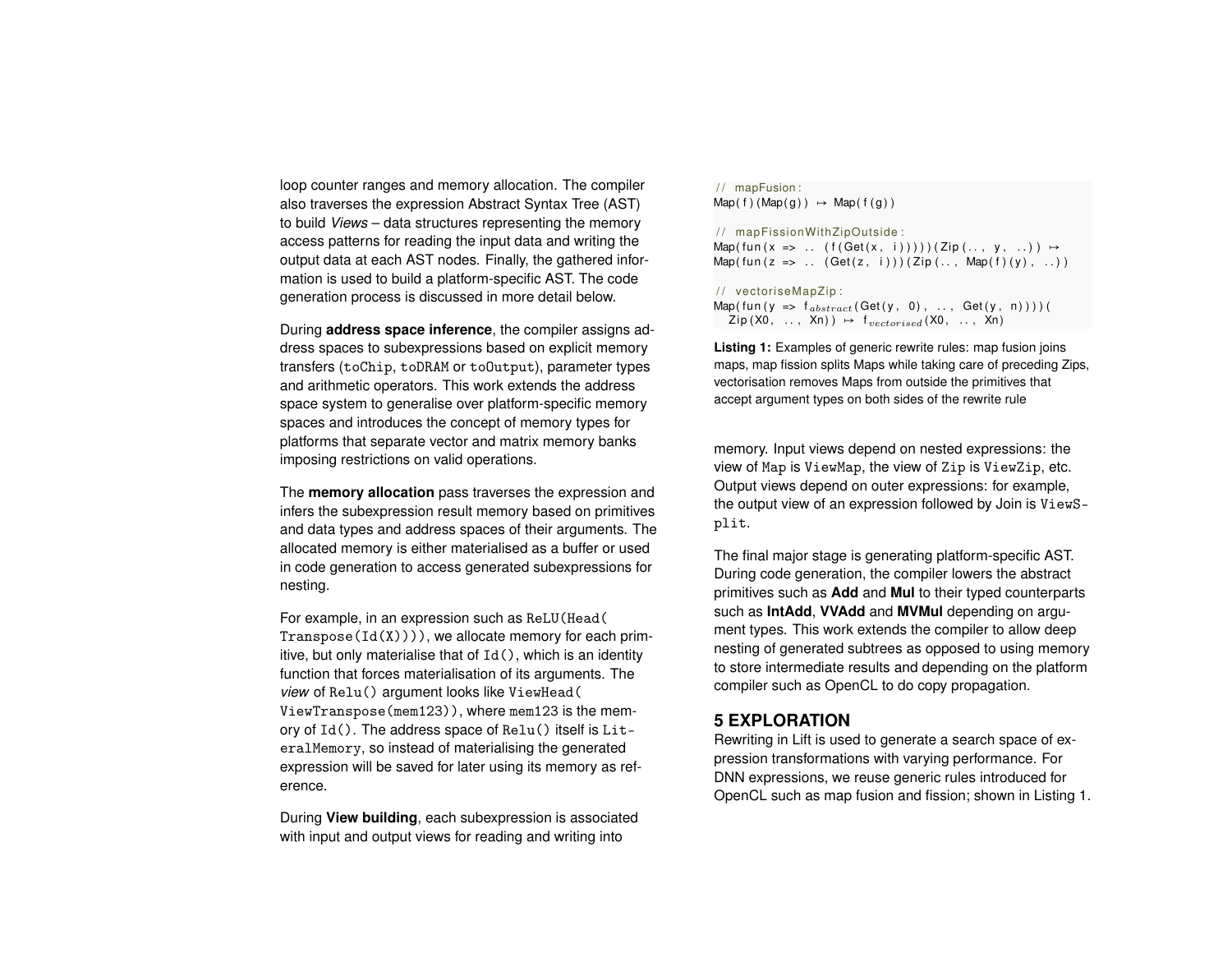```
Join (Map (row => h (Reduce (Add (), 0) (
  Mul(row, vector))) ( matrix ) )
\mapsto h(Mul(matrix, vector))
```
**Listing 2:** GEMV rewrite rule

<span id="page-4-1"></span>Reduce  $(f, \text{init}) \mapsto f(\text{init}, \text{Reduce}(f, 0))$ 

**Listing 3:** The rewrite rule for extracting the initialising expression from Reduce

To make use of matrix-vector multiplication units in DNN accelerators, the rewrite rule presented in Listing [2](#page-4-0) replaces the GEMV pattern with **Mul** primitive that is later translated into a platform-specific command MVMul. For generalisability, this GEMV rule is strict in matching AST nodes, so the compiler uses other rules to lower expressions to the matchable form.

Using the rewrite rule shown in Listing [3,](#page-4-1) Lift hoists the accumulator value expression outside of **Reduce**, which can only be applied to commutative functions. In this rule, zero has to be the neutral element with respect to  $f$ .

**An example** of rewriting is shown in Listing [4](#page-4-2) using an expression implementing a fully connected layer with a bias (**B**) and an activation function (**ReLU**). In six steps, a generic Lift expression (top) is transformed into a compilable expression (bottom) that benefits from built-in platformspecific primitives. First, the compiler rewrites the GEMV pattern in a form where the pattern can be detected by the corresponding rewrite rule. The first four rewrites extract the bias value from inside Reduce. Then, Map is replaced with scalar addition with the addition operator, which can generate vectorised addition.

<span id="page-4-2"></span>

| toOutput (ReLU(Join (Map( $\lambda$ (neuron => {<br>$\mathbf{1}$<br>Reduce(Add(), Get(neuron, 1))(<br>$\overline{c}$<br>Mul(Get(neuron, 0), toChip(X)))<br>3<br>$\{\) \) \)$ ) (Zip(W, B))<br>$\overline{4}$                         |   |
|--------------------------------------------------------------------------------------------------------------------------------------------------------------------------------------------------------------------------------------|---|
| Ţ<br>extractInitFromReduce                                                                                                                                                                                                           | Į |
| toOutput (ReLU (Join (Map ( $\lambda$ (neuron => {<br>8<br>Add(Get(neuron, 1),<br>9<br>Reduce $(Add() , 0)$<br>10<br>Mul(Get(neuron, 0), toChip(X))))<br>11<br>$\}) )) ) ) )$ ) (Zip(W, B) )<br>12                                   |   |
| mapFissionWithZipOutside<br>Ţ                                                                                                                                                                                                        | Į |
| toOutput (ReLU(Join (Map( $\lambda$ (neuron => {<br>16<br>Add (Get (neuron, 1),<br>17<br>Reduce (Add (), 0) (Get(neuron, 0)))<br>18<br>$\{\}) )) ) ) )$ (Zip (Map( $\lambda$ (row => Mul(row, toChip(X))))(W), B))<br>19             |   |
| I<br>mapFissionWithZipOutside                                                                                                                                                                                                        | Į |
| toOutput (ReLU(Map( $\lambda$ (neuron => {<br>23<br>Add (Get (neuron, 1), Get(neuron, 0))<br>24<br>25<br>Map( $\lambda$ (row => Mul(row, toChip(X))))(W))),<br>26<br>$B)$ )<br>27                                                    |   |
| Į<br>mapFusion                                                                                                                                                                                                                       | Į |
| toOutput (ReLU(Map( $\lambda$ (neuron => {<br>31<br>Add(Get(neuron, 1), Get(neuron, 0))<br>32<br>$\{ \}$ ))))(Zip(Join( $\mathsf{Map}(\lambda$ (row => Reduce(Add(), 0)(<br>33<br>Mul(row, toChip(X)))))) (W),<br>34<br>$B)$ )<br>35 |   |
| Ţ<br>mvMulBuiltIn                                                                                                                                                                                                                    | Ţ |
| toOutput (ReLU(Map( $\lambda$ (neuron => {<br>39<br>Add(Get(neuron, 1), Get(neuron, 0))<br>40<br>$\{ \}$ ))))(Zip(Mul(W, toChip(X)), B))<br>41                                                                                       |   |
| Į<br>vectorizeMapZip                                                                                                                                                                                                                 | Į |

45 toOutput (ReLU (Add(Mul(W, toChip(X)), B)))

**Listing 4:** Fully connected layer rewriting steps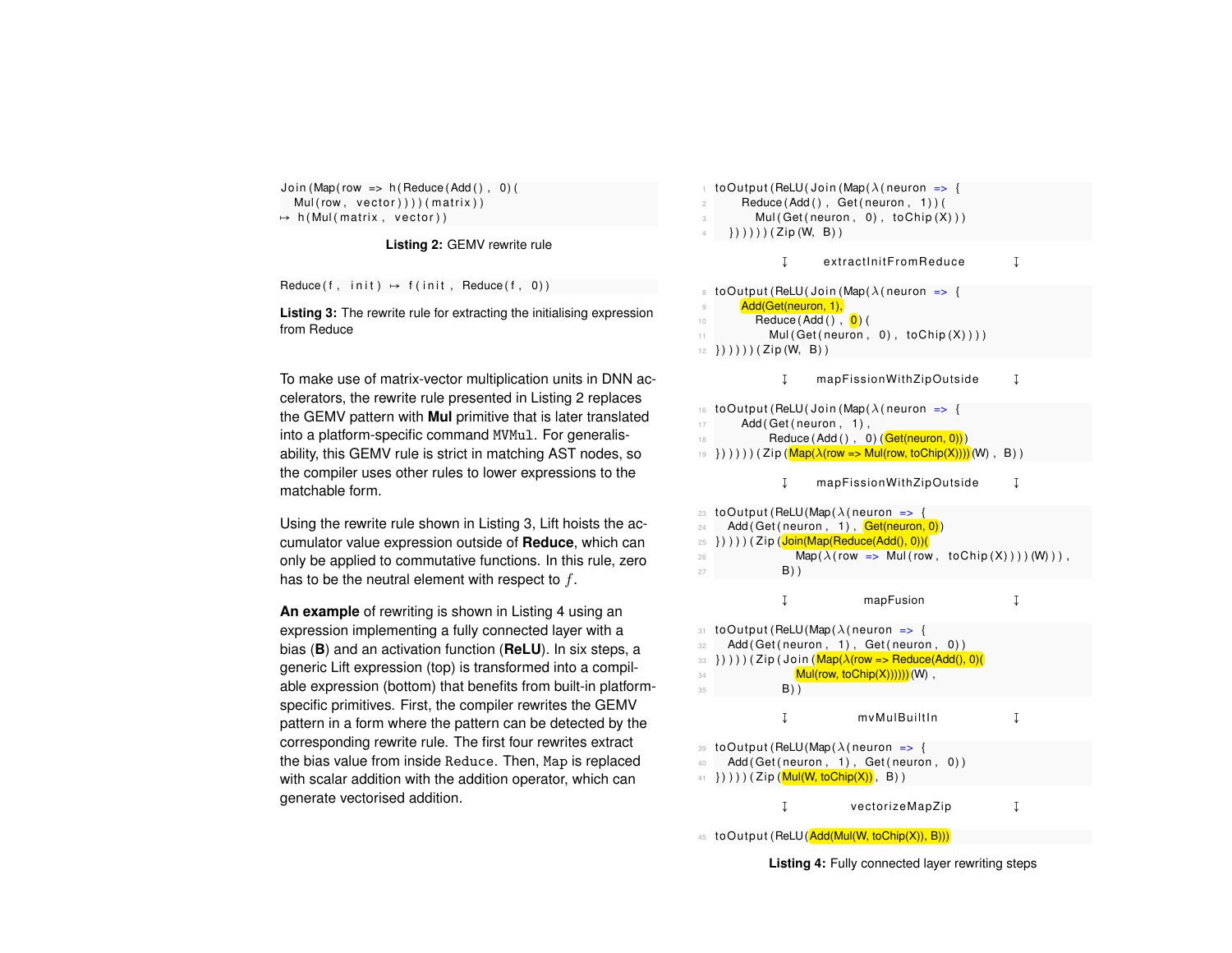## **6 RELATED WORK**

Delite [\[15\]](#page-7-2) is a compiler framework that provides tools to define Domain-Specific Languages (DSL) that reuse parallel patterns, optimise and generate platform-specific highperformance code using a single backend. Lift benefits from better performance portability thanks to reusability of rewrite rules across hardware platforms, whereas Delite hard-codes device-specific optimisations in each backend.

Halide [\[11\]](#page-6-9) is another approach to simplify high-performance code generation: by decoupling algorithm descriptions from optimisations (schedules), Halide takes the problem of code tuning out of the hands of the application developer. Similarly to Delite, it suffers from limited portability due to hardcoded optimisations for a restricted set of platforms.

Building upon Halide principles and IR, TVM [\[1\]](#page-5-0) and NNVM [\[8\]](#page-6-10) together provide a comprehensive framework for crossplatform optimisation of neural networks. NNVM converts workloads described in different encodings to a standardised computational graph, while TVM handles high-level operator fusion, data layout transformation and tensor optimisation. TVM lacks in extensibility since each optimisation is hard-coded as a separate module, whereas Lift can be extended with principally new optimisations by adding new rewrite rules.

# **7 CONCLUSION**

This work-in-progress paper describes a case study of how a function IR, coupled with rewriting, can be used to map computations onto DNN accelerators such as Brainwave, TPU and DianNao. This proposed extension of Lift aims to provide a way to express programs in a high-level platformindependent language and automatically tune generated code to various DNN accelerators through optimisation space exploration. Compared to existing solutions, Lift is

extensible both in terms of optimisation methods and target platforms through a system of fine-grained rewrite rules and modular code generators.

Our preliminary work has shown that Lift is able to detect the most ubiquitous pattern in DNNs: matrix-vector multiplication. We have shown how to optimise a generic Lift expression for fully connected layer by transforming it to use a built-in primitive for GEMV. Stacking the produced expression, we get a Multilayer Perceptron, a neural architecture that is responsible for most of the TPU workload in Google servers [\[6\]](#page-6-0).

We intend to build up on this in future work by evaluating the approach on DNN architectures such as VGG, ResNet and GoogleNet on a range of DNN accelerators such as TPU, BrainWave, Huawei Da Vinci architecture and Movidius Myriad. We are confident that the technique presented in this paper is generic enough to work on other types of layers and different hardware platforms.

# **ACKNOWLEDGEMENTS**

We would like to thank Federico Pizzuti for help with Lift extension; this work was supported by Microsoft Research and by the Engineering and Physical Sciences Research Council (grant EP/L01503X/1), EPSRC Centre for Doctoral Training in Pervasive Parallelism at the University of Edinburgh, School of Informatics.

## **REFERENCES**

<span id="page-5-0"></span>1. Tianqi Chen, Thierry Moreau, Ziheng Jiang, Lianmin Zheng, Eddie Yan, Haichen Shen, Meghan Cowan, Leyuan Wang, Yuwei Hu, Luis Ceze, and others. 2018. TVM: an automated end-to-end optimizing compiler for deep learning. In *Proceedings of the 12th USENIX conference on Operating Systems Design and*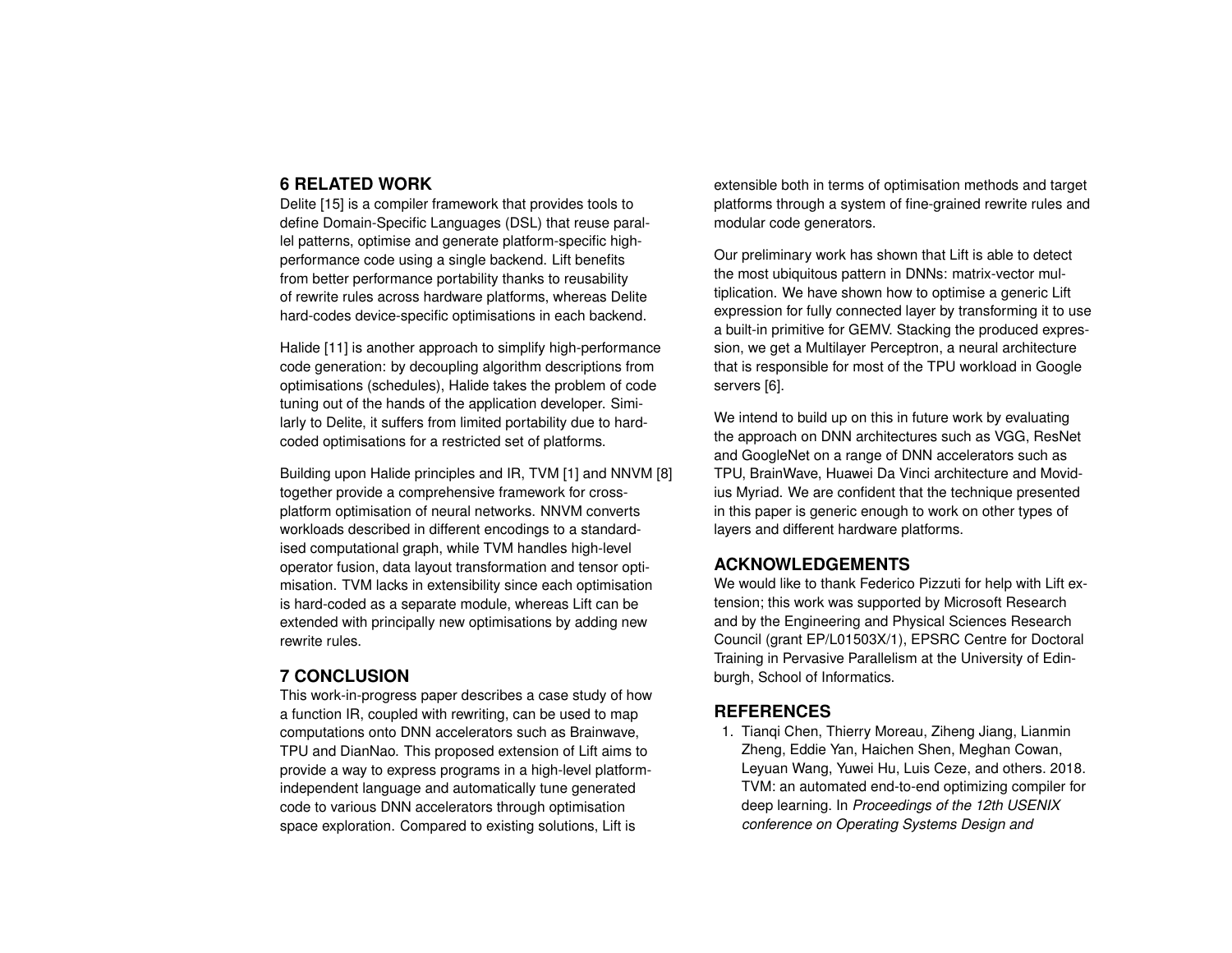*Implementation*. USENIX Association, 579–594.

- <span id="page-6-4"></span>2. Eric Chung, Jeremy Fowers, Kalin Ovtcharov, Michael Papamichael, Adrian Caulfield, Todd Massengill, Ming Liu, Mahdi Ghandi, Daniel Lo, Steve Reinhardt, Shlomi Alkalay, Hari Angepat, Derek Chiou, Alessandro Forin, Doug Burger, Lisa Woods, Gabriel Weisz, Michael Haselman, and Dan Zhang. 2018. Serving DNNs in Real Time at Datacenter Scale with Project Brainwave. *IEEE Micro* 38 (March 2018), 8–20.
- <span id="page-6-2"></span>3. Zidong Du, Robert Fasthuber, Tianshi Chen, Paolo Ienne, Ling Li, Tao Luo, Xiaobing Feng, Yunji Chen, and Olivier Temam. 2015. ShiDianNao: Shifting vision processing closer to the sensor. In *ACM SIGARCH Computer Architecture News*, Vol. 43. ACM, 92–104.
- <span id="page-6-8"></span>4. Bastian Hagedorn, Larisa Stoltzfus, Michel Steuwer, Sergei Gorlatch, and Christophe Dubach. 2018. High performance stencil code generation with Lift. In *Proceedings of the 2018 International Symposium on Code Generation and Optimization*. ACM, 100–112.
- <span id="page-6-3"></span>5. Mircea Horea Ionica and David Gregg. 2015. The Movidius Myriad Architecture's Potential for Scientific Computing. *IEEE Micro* 35, 1 (2015), 6–14.
- <span id="page-6-0"></span>6. Norman P Jouppi, Cliff Young, Nishant Patil, David Patterson, Gaurav Agrawal, Raminder Bajwa, Sarah Bates, Suresh Bhatia, Nan Boden, Al Borchers, and others. 2017. In-datacenter performance analysis of a tensor processing unit. In *Computer Architecture (ISCA), 2017 ACM/IEEE 44th Annual International Symposium on*. IEEE, 1–12.
- <span id="page-6-6"></span>7. Liqiang Lu, Yun Liang, Qingcheng Xiao, and Shengen Yan. 2017. Evaluating fast algorithms for convolutional neural networks on fpgas. In *Field-Programmable*

*Custom Computing Machines (FCCM), 2017 IEEE 25th Annual International Symposium on*. IEEE, 101–108.

- <span id="page-6-10"></span>8. Li Mu. 2017. Introducing NNVM Compiler: A New Open End-to-End Compiler for AI Frameworks. https://aws.amazon.[com/blogs/machine-learning/](https://aws.amazon.com/blogs/machine-learning/introducing-nnvm-compiler-a-new-open-end-to-end-compiler-for-ai-frameworks/) [introducing-nnvm-compiler-a-new-open-end-to](https://aws.amazon.com/blogs/machine-learning/introducing-nnvm-compiler-a-new-open-end-to-end-compiler-for-ai-frameworks/)[end-compiler-for-ai-frameworks/](https://aws.amazon.com/blogs/machine-learning/introducing-nnvm-compiler-a-new-open-end-to-end-compiler-for-ai-frameworks/). (2017). [Online; accessed 25-November-2018].
- <span id="page-6-1"></span>9. Tony Peng. 2018. Huawei Leaps into AI; Announces Powerful Chips and ML Framework. https://medium.[com/syncedreview/huawei-leaps](https://medium.com/syncedreview/huawei-leaps-into-ai-announces-powerful-chips-and-ml-framework-f9aa6ec87bcb)[into-ai-announces-powerful-chips-and-ml](https://medium.com/syncedreview/huawei-leaps-into-ai-announces-powerful-chips-and-ml-framework-f9aa6ec87bcb)[framework-f9aa6ec87bcb](https://medium.com/syncedreview/huawei-leaps-into-ai-announces-powerful-chips-and-ml-framework-f9aa6ec87bcb). (2018). [Online; accessed 25-November-2018].
- <span id="page-6-5"></span>10. Jiantao Qiu, Jie Wang, Song Yao, Kaiyuan Guo, Boxun Li, Erjin Zhou, Jincheng Yu, Tianqi Tang, Ningyi Xu, Sen Song, and others. 2016. Going deeper with embedded fpga platform for convolutional neural network. In *Proceedings of the 2016 ACM/SIGDA International Symposium on Field-Programmable Gate Arrays*. ACM, 26–35.
- <span id="page-6-9"></span>11. Jonathan Ragan-Kelley, Connelly Barnes, Andrew Adams, Sylvain Paris, Frédo Durand, and Saman Amarasinghe. 2013. Halide: a language and compiler for optimizing parallelism, locality, and recomputation in image processing pipelines. *ACM SIGPLAN Notices* 48, 6 (2013), 519–530.
- <span id="page-6-7"></span>12. Michel Steuwer, Christian Fensch, Sam Lindley, and Christophe Dubach. 2015. Generating performance portable code using rewrite rules: from high-level functional expressions to high-performance OpenCL code. *ACM SIGPLAN Notices* 50, 9 (2015), 205–217.